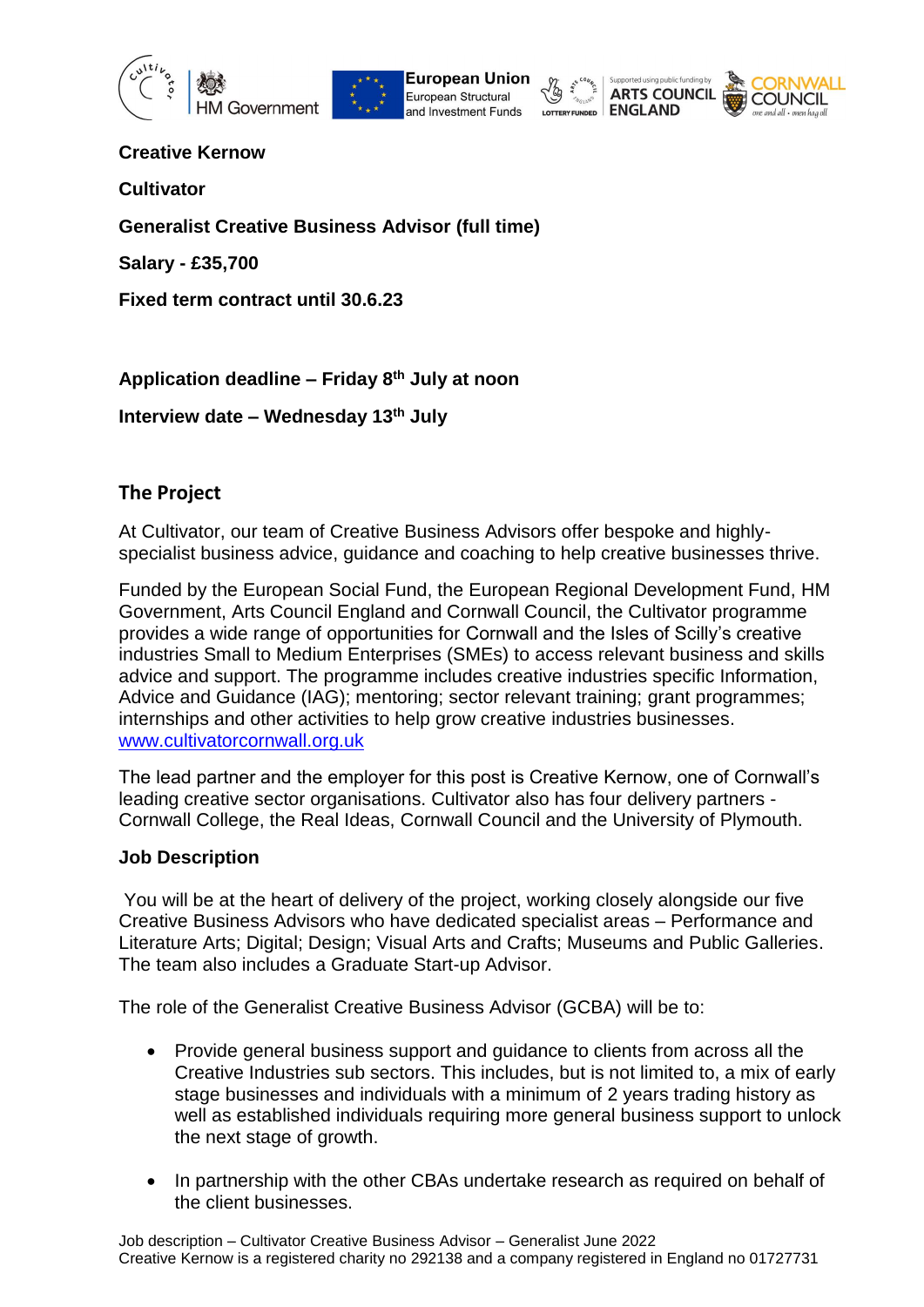- Assist in the running of business skills sessions specifically for new clients, through our Cultivator Business Planning Sessions and broader programme of learning delivered by external trainers.
- Guiding new clients through the programmes of support available via Cultivator and ensuring they are also aware of the broader business support landscape

This job description is not an exhaustive list and we will expect you to carry out any other activities which may reasonably be required in accordance with the needs of the project. This means that we will expect you to be flexible and adaptable within your role.

## **1. Delivery**

- Undertake support sessions with clients on a one to one basis and provide support around relevant grant applications as needed
- Provide non-sector relevant business and business start-up related information and guidance e.g. tax, marketing, finance etc.
- Keep up to date with the full range of business support provision locally and nationally
- Promote and develop opportunities for businesses to network and trade locally through attendance at appropriate business events
- Develop and maintain working relationships with the C&IoS Growth and Skills Hub connectors team; Oxford Innovation and Unlocking Potential/Future Focus
- Provide relevant and up to date professional practice advice e.g. funding opportunities; knowledge of relevant sector development organisations regionally and nationally
- Track and monitor beneficiaries' engagement at intervals as required
- Undertake outreach activities to promote the services of the Cultivator project in conjunction with the Project Manager and administrative team
- Support the delivery of workshops on business development themes to Cultivator beneficiaries

## **2. Administration**

- Assist the administrative team and Project Manager in maintaining systems and procedures for monitoring of beneficiary engagement in conjunction with the Project Manager administer the following Cultivator project strands:
	- o Individual Skills Grant programme
	- o Mentoring Grant programme
	- o Creative Investment Grant (where applicable)
- Maintain data collection for Cultivator, in accordance with ESIF regulations, to include DNA records, beneficiary timesheets, etc

Job description – Cultivator Creative Business Advisor – Generalist June 2022

Creative Kernow is a registered charity no 292138 and a company registered in England no 01727731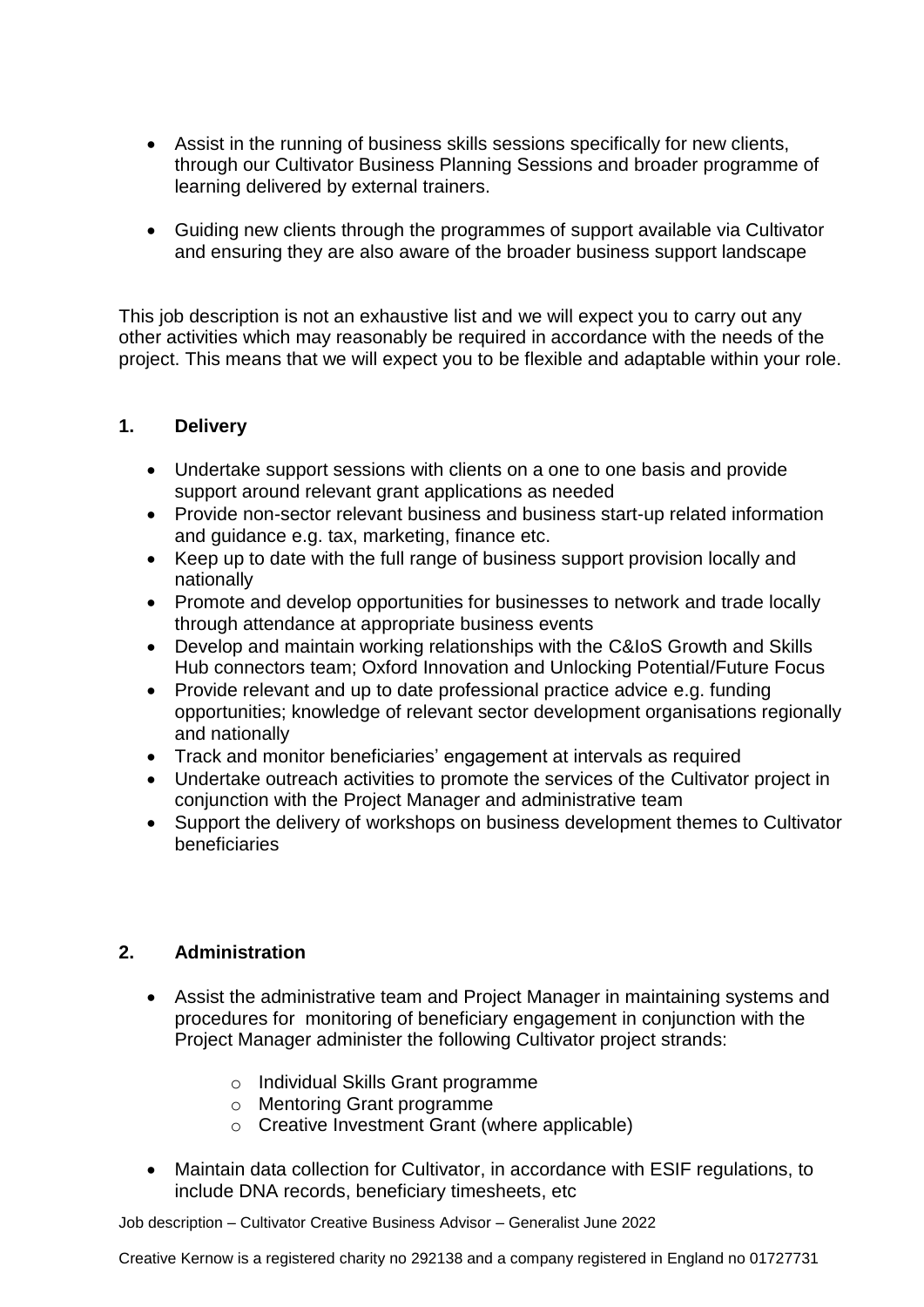- Assist the administrative team in maintaining ESIF eligibility records
- Provide regular reports to the Project Manager and Director on project progress against target and timescales agreed in the project action plan

## **3. Promote the Cultivator Programme**

- Responsible for encouraging individuals and groups to take advantage of the other elements of the Cultivator project
- Undertake outreach activities to promote the Cultivator project

## **4. Finance**

- Assist the Creative Kernow finance team with the monitoring requirements of funders
- Provide the Creative Kernow finance team with financial information as required

## **5. Other**

- Provide detailed quarterly reports to support ESIF quarterly returns, Creative Kernow board meetings and the Cultivator Project Advisory Group and any working groups which may be instituted from time to time
- Attend general staff and team meetings
- Other duties as may be required by the Cultivator Project Manager or Director

## **Person Specification**

### **Qualifications:**

We are particularly interested in your ability, experience and potential rather than your qualifications, so there are no formal minimum requirements.

### **Experience:**

Essential – we need you to show us that:

- You have experience of business coaching to SMEs or microbusinesses
- You have the ability to communicate one to one effectively and with empathy
- You have the ability to use appropriate questioning and listening skills to gather information
- You have creative sector-specific business knowledge and/or experience
- You have experience of dealing effectively with customer enquiries
- You have a good knowledge of the range of business functions such as marketing, financial, operational and management, and how they are interrelated in a small business (i.e. a generalist's perspective)
- You can show that you understand business management, growth and development, particularly in relation to growth and innovation in creative businesses
- You understand the local business and commercial landscape
- You can identify the support needs of a business

Job description – Cultivator Creative Business Advisor – Generalist June 2022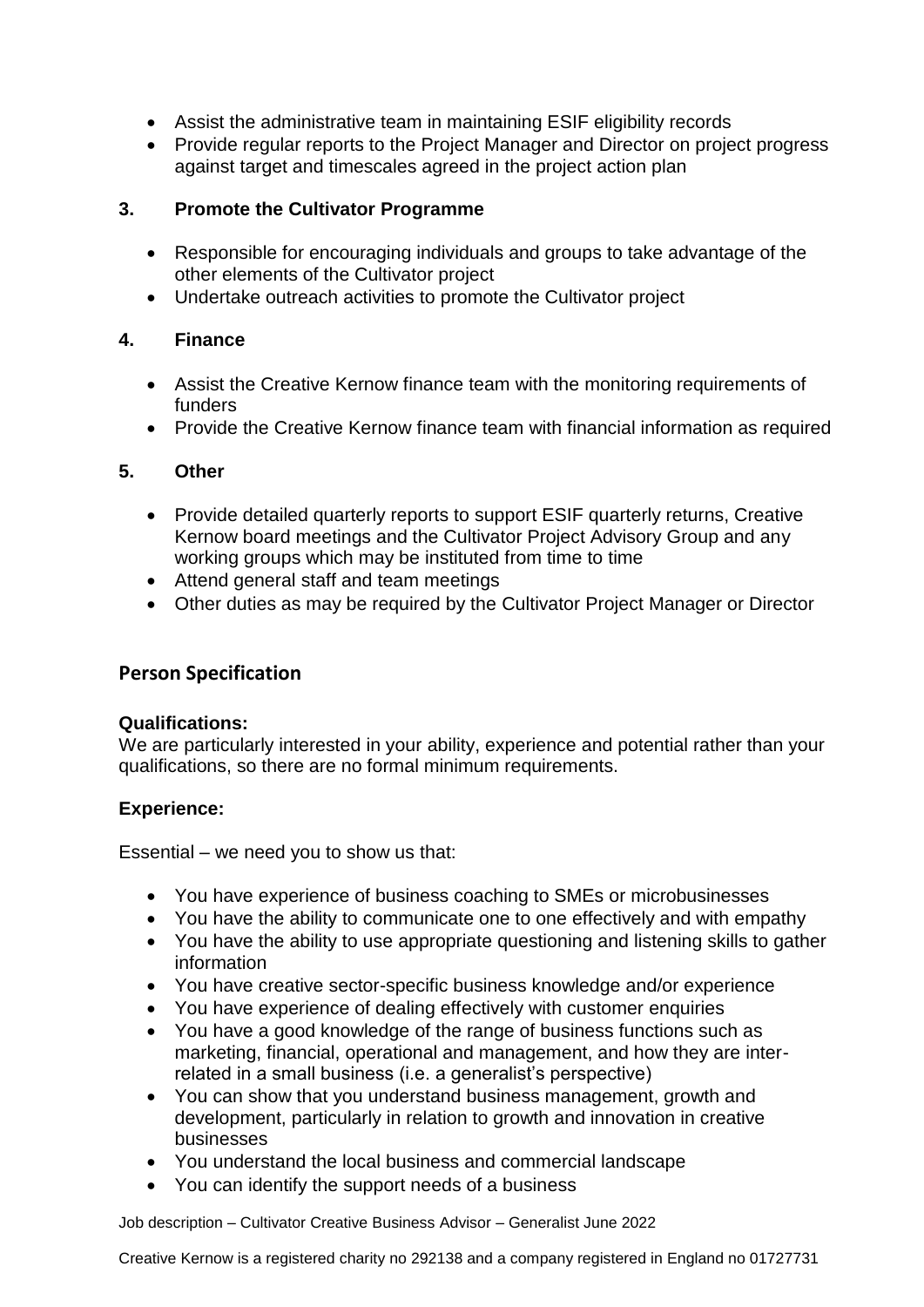- You have a competent working knowledge of Microsoft Word / Excel/ Outlook / PowerPoint / Dropbox
- You have the ability to use communications technology effectively across a range of platforms
- You can produce accurate and well-presented written documents
- You can design and deliver effective presentations
- You can confidently deliver workshops both in person and online
- You can confidently conduct meetings
- You can work both independently and within a medium size team.
- You can manage your time effectively when required to work from home due to broader environmental factors, e.g. Covid-19 pandemic.
- You have a full valid driving licence and access to a vehicle for business use

## **Desirable**

- Knowledge of Cornwall's creative industries sector
- Trained in life coaching or counselling skills
- Experience using online presentation software such as Canva

## **Personal Attributes:**

- Excellent organisational, interpersonal and negotiation skills
- Excellent presentation, verbal and written communication skills
- Good attention to detail with a desire to achieve high quality outcomes
- An ability to work as a fully contributing member of the team, whilst at the same time being self-motivating and self-reliant
- An outstanding, motivating, resourceful and supportive team player with high integrity and respect for others
- Very well organised with excellent time management skills
- A supportive, challenging and empathetic nature
- A proven Completer Finisher who likes to have targets to aim for

## **Please note that only candidates who can demonstrate that they can meet all the essential criteria will be shortlisted**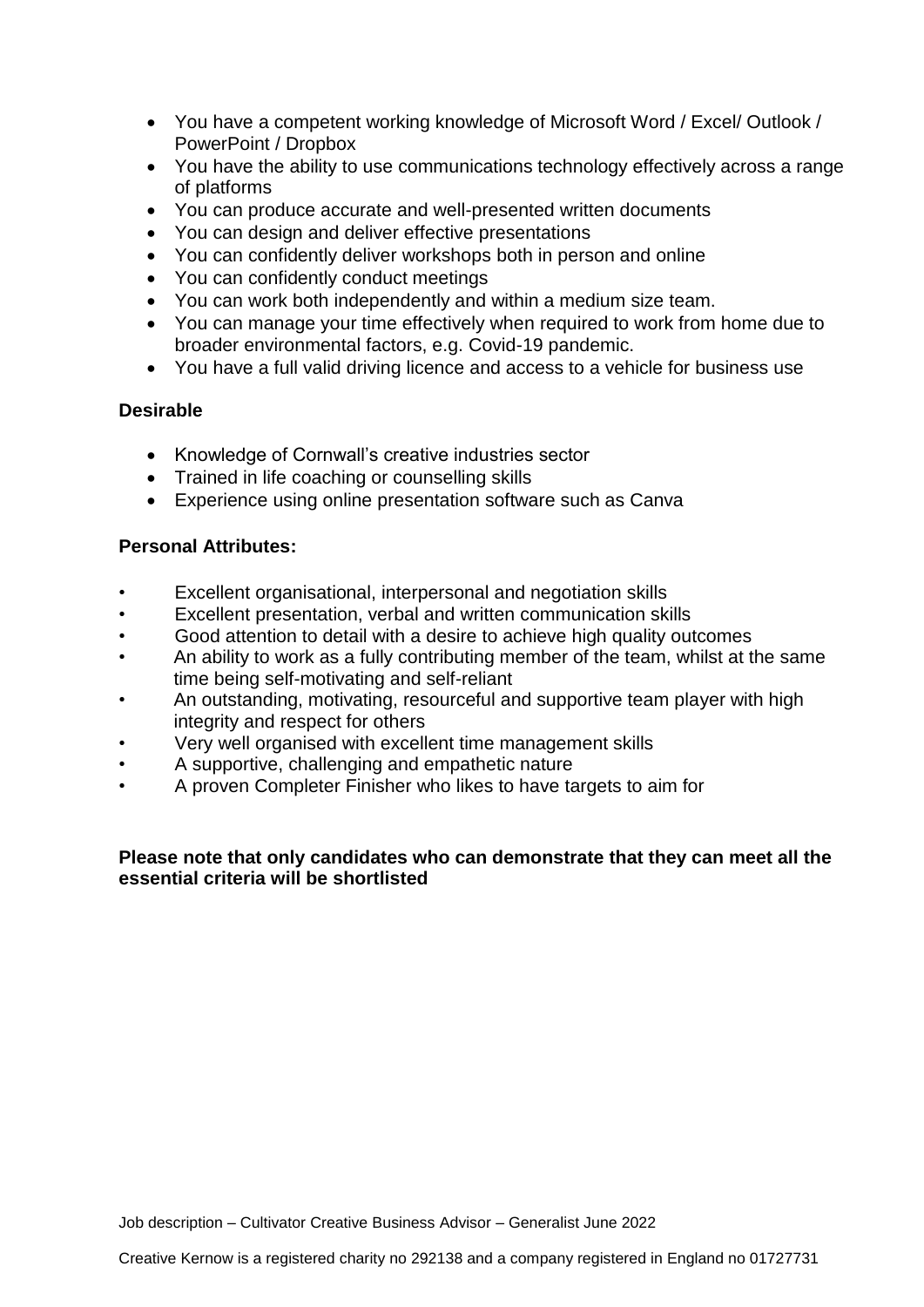# **Organisational structure**

The Creative Business Advisor reports to the Project Manager and Cultivator Director

## **Key conditions of work**

## **Contract**

Fixed term contract to 30<sup>th</sup> June 2023

## **Salary**

## **£35, 700 full time**

## **Pensions**

Creative Kernow will automatically enrol you into The People's Pension if you are aged at least 22 but you are under State Pension age and earning more that £10,000 a year (£833 per month). If you do not meet these criteria on appointment, but you do meet them at a later date, we will automatically enrol you into the scheme then.

If you are eligible to join, Creative Kernow will contribute 3% of your salary. More details about the scheme are available on request.

## **Holidays**

28 days including bank holidays pro rata

### **Hours**

37.5 hours per week

There is some degree of flexitime, but the post-holder will normally be required to work 5 days per week from 10am – 4pm as core hours. From time to time staff will be required to work unsociable hours. A TOIL system operates rather than payment of overtime.

### **Place of work**

The Cultivator office at Krowji, West Park, Redruth, TR15 3AJ, as well as remote home working. The role also involves some face to face attendance at meetings or events elsewhere and travel across Cornwall and the Isles of Scilly to meet with clients. Under the current economic circumstances and in consideration of the ongoing Covid infection rates, we encourage remote working wherever possible.

### **Probationary period**

There will be a four -month probationary period.

Job description – Cultivator Creative Business Advisor – Generalist June 2022